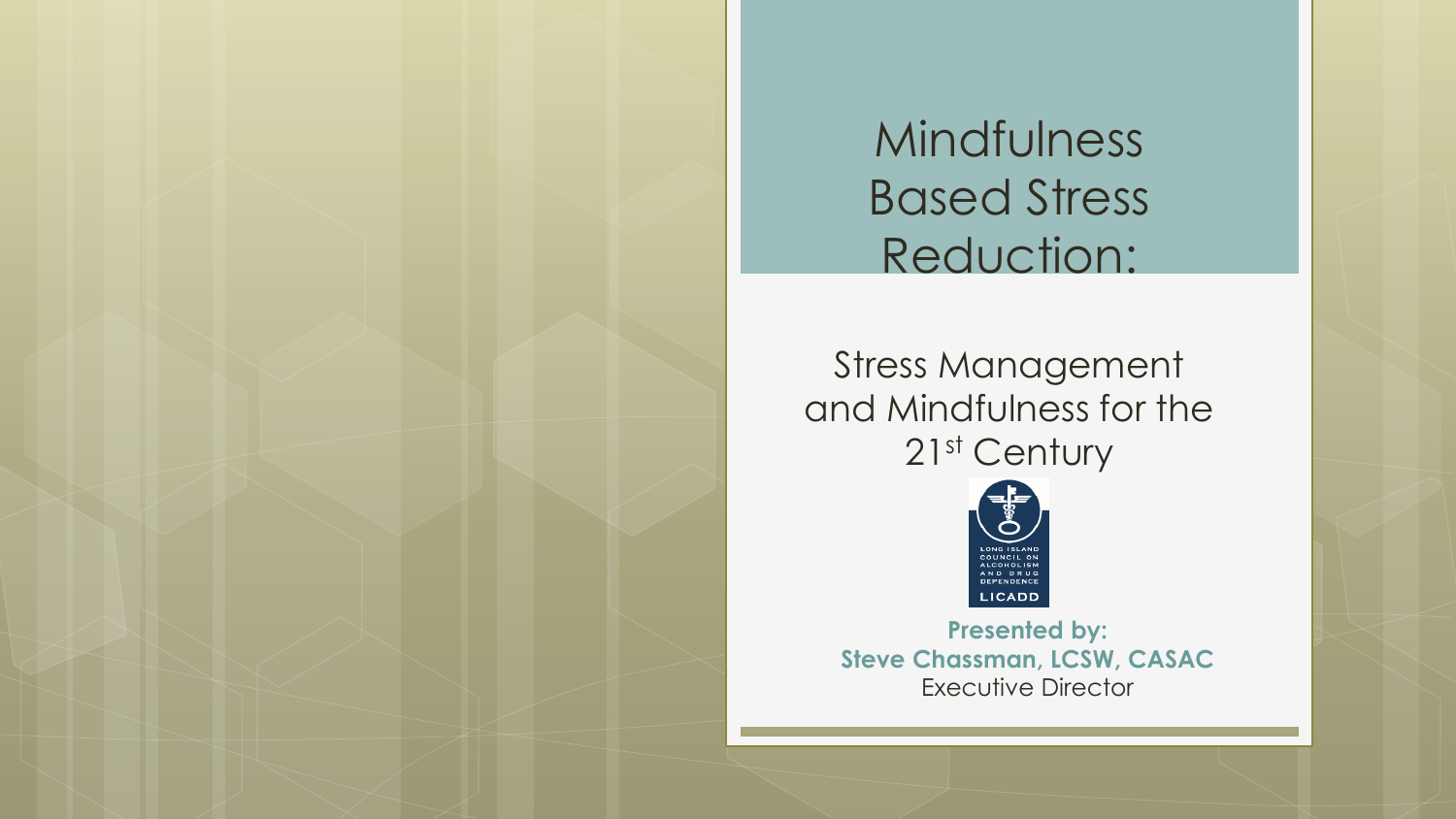# **Stress**

- Stress is a multitude of fear-based sensations, producing physiological, psychological, and social implications.
- Stress occurs on a multitude of different levels and originates from many different sources.

(i.e. Work stress, Time stress, Role stress, People stress, Emotional stress, World stress, Digital/Technological stress)

 Dr. Hans Selye, "Stress is a disease of adaptation".

Stress can be internal or external

Stress Response

"Fight, Flight or Freeze"



http://www.stress.org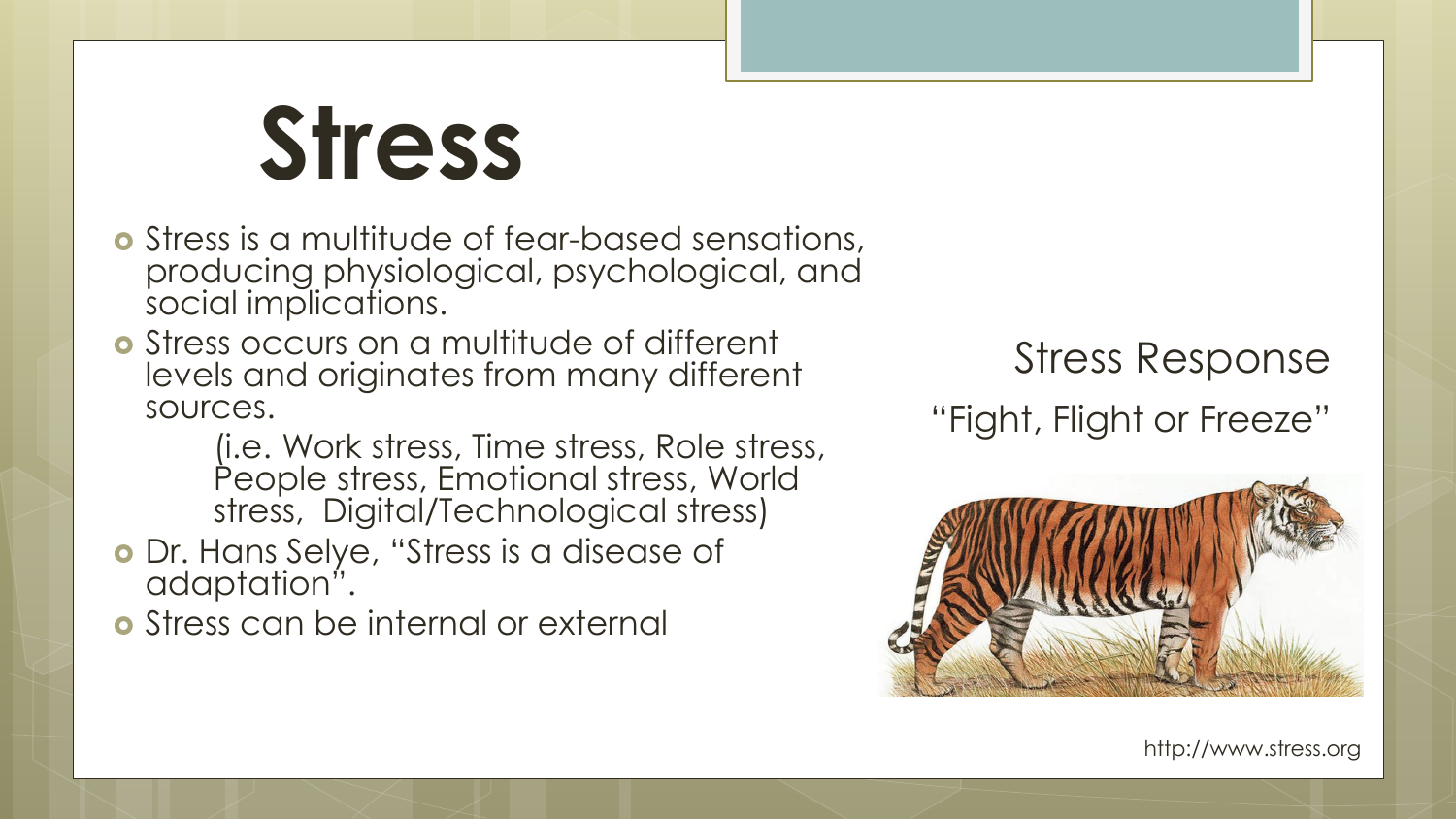### **Cognitive Creations**

o Perceptions create thoughts...

o Thoughts create emotions...

Emotions create emotions states…

Emotional states dictate behaviors.

"Stress is caused" by our perceptions and reactions to the situations that occur in our lives"  $-$  Baer, 2006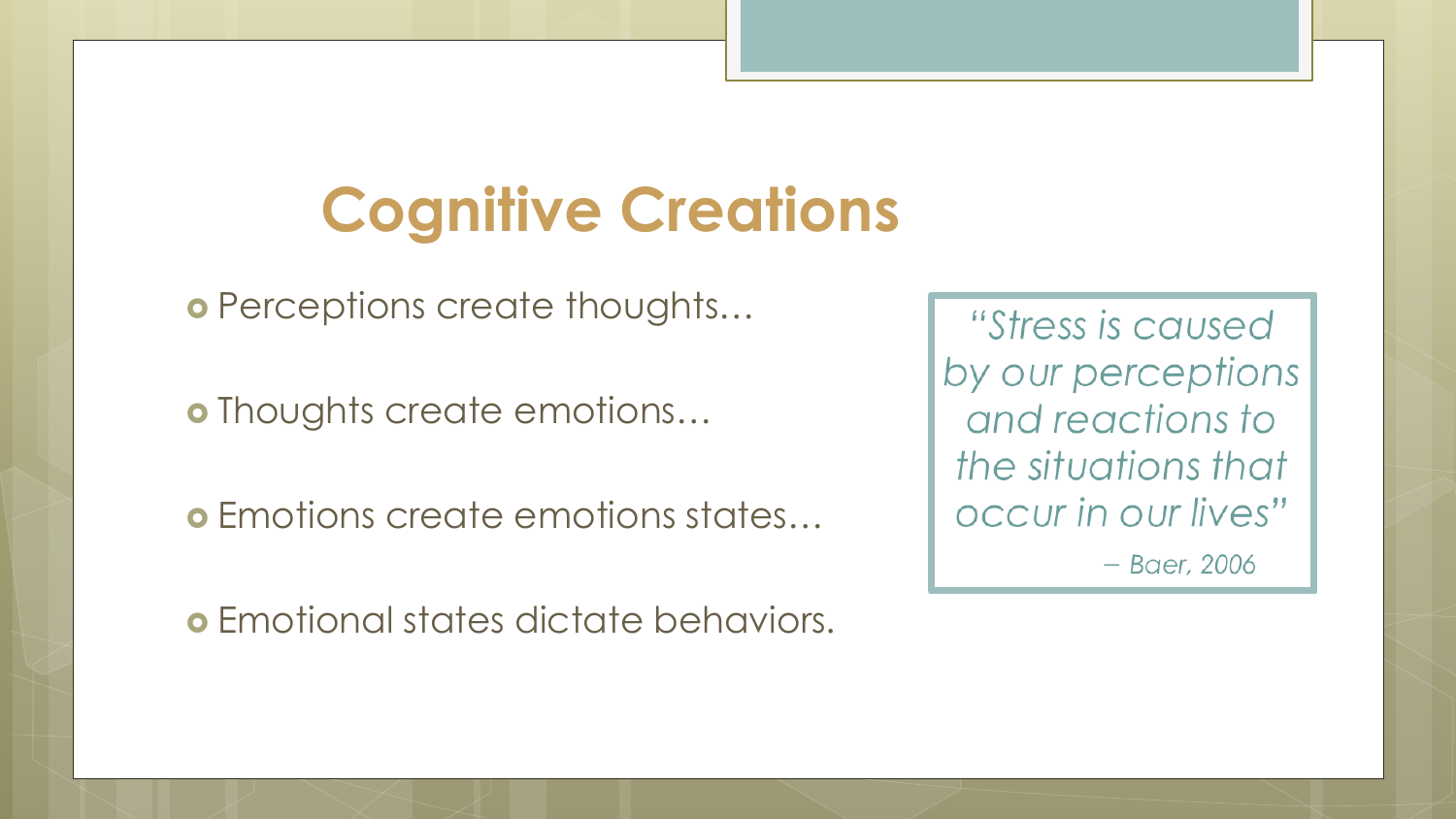### **Stress Manifestations:**

#### **Biological Symptoms**

- **o** Back pain
- **o** Gastro-intestinal
- o Muscle tension
- o High blood pressure
- o Anxiety/Panic attacks
- o Fatigue
- o Headaches/ migraines
- o Immune system damage

### **Psychological Symptoms**

- **o** Depression
- Anxiety/Fear based emotions
- Emotional disturbances
- **•** Attention deficits
- **o** Substance abuse
- **o** Eating disorders
- o Negative attitudes

#### **Social Symptoms**

- **o** Isolation
- **o** Poor communication skills
- o Irritability with others
- o Projections of anger on others
- Lack of motivation to socialize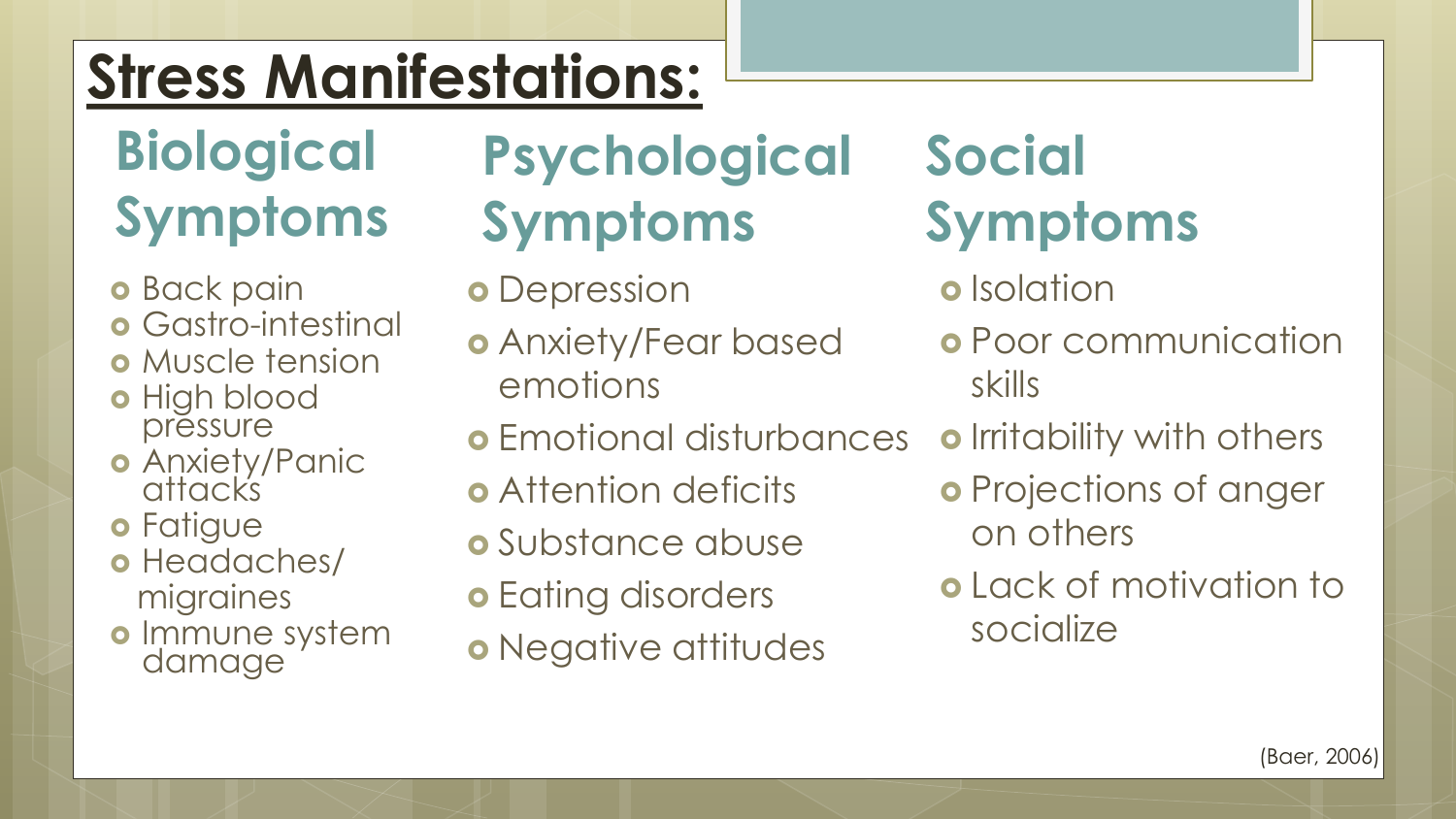#### **Stress at work** *Six key stress factors*:

- 1. The demands of the job
- 2. The control staff have over how they do their work
- 3. The support they receive from colleagues and superiors
- 4. Their relationships with colleagues
- 5. Whether they understand their roles and responsibilities 6. How far the company consults staff over workplace changes

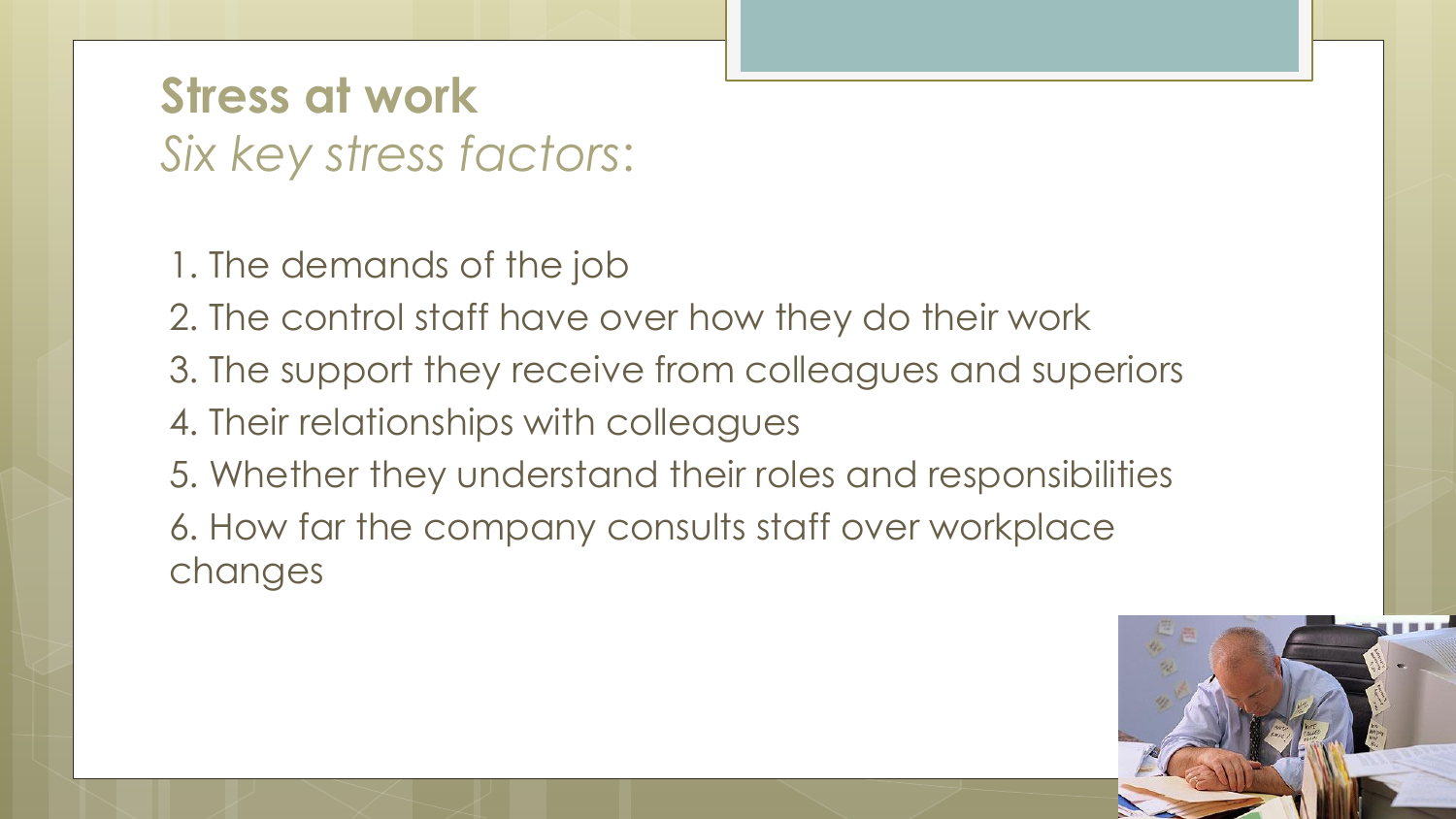#### **Top Stressors for Burn Out among Mental Health Clinicians**

- **Emotional Depletion or emotional fatigue**
- Vicarious Traumatization
	- Experienced through empathetic engagement with the clients traumatic material
- Constant Worry
- **o** Grandiosity and Demonization by Clients
- **o** Distraction
- o Helplessness and Sense of Inefficiency
- **o** Inability to shut off the therapeutic stance

Zur Institute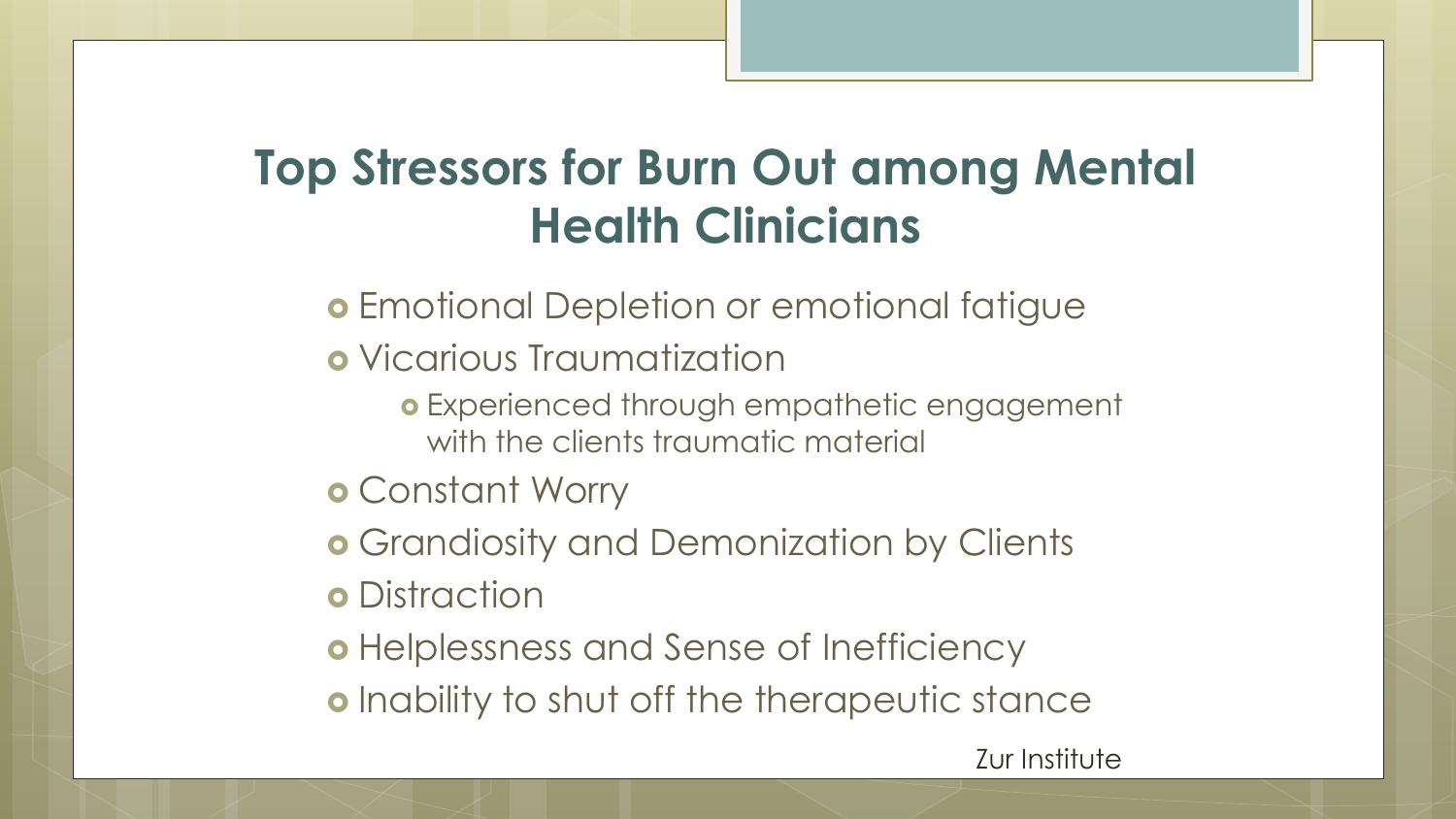## **Stress Related Clinical Diagnosis**

- **Substance Use Disorders**
- **Mood Disorders**
- **Conduct/Oppositional Disorders**
- **ADHD**
- **Depression**
- **Anxiety**
- **Learning Disorders**
- **Eating Disorders**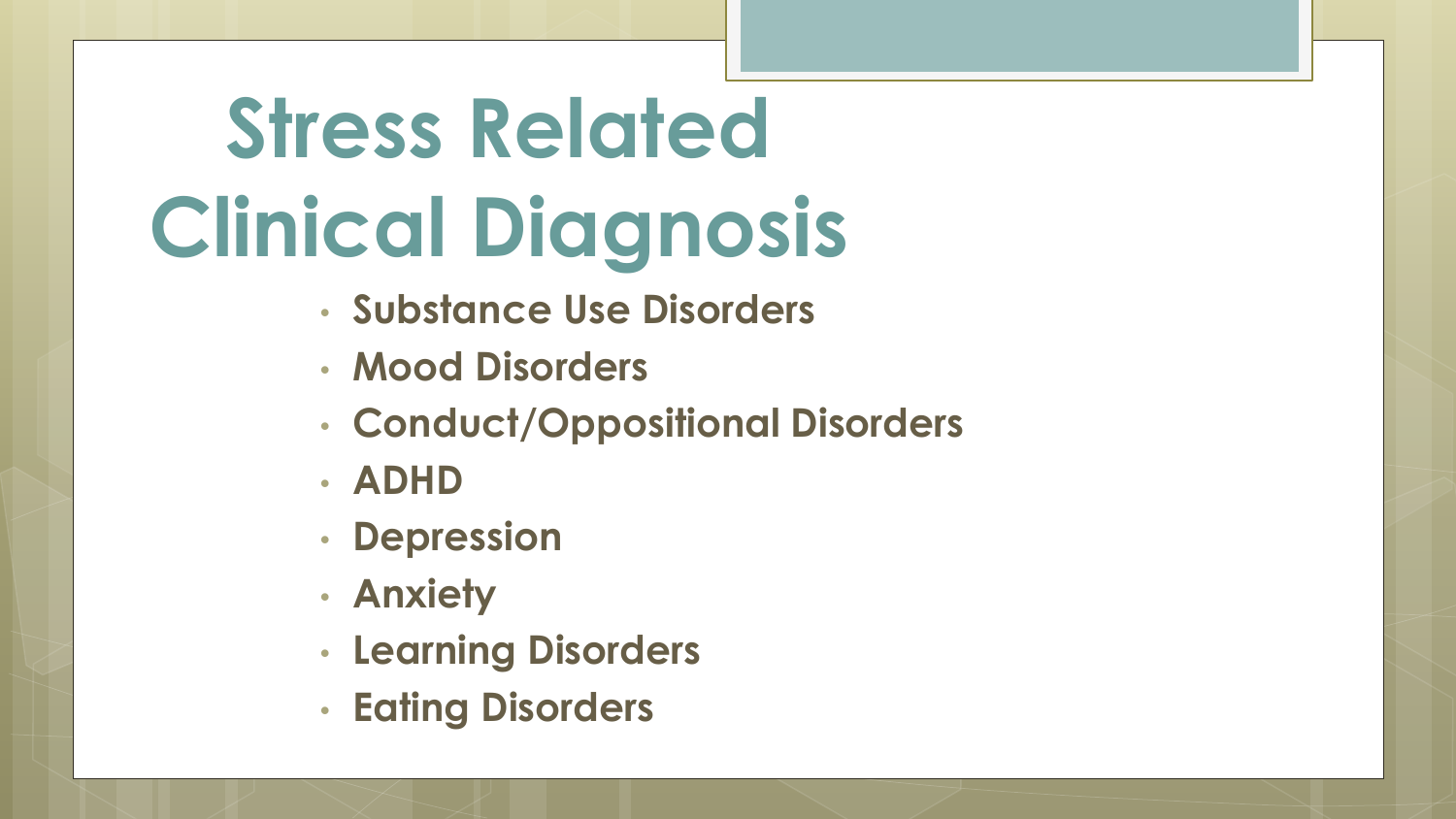#### **Substance Use and the Self Medication of Fear**

Mind and mood altering substances incur changes in mind and mood.

- o Substances of use:
	- **o** Alcohol
	- o Stimulants
	- Marijuana/Cannabis
	- **o** Opiates
	- **o** Sedatives
	- o Hallucinogens
	- **o** Benzodiazepines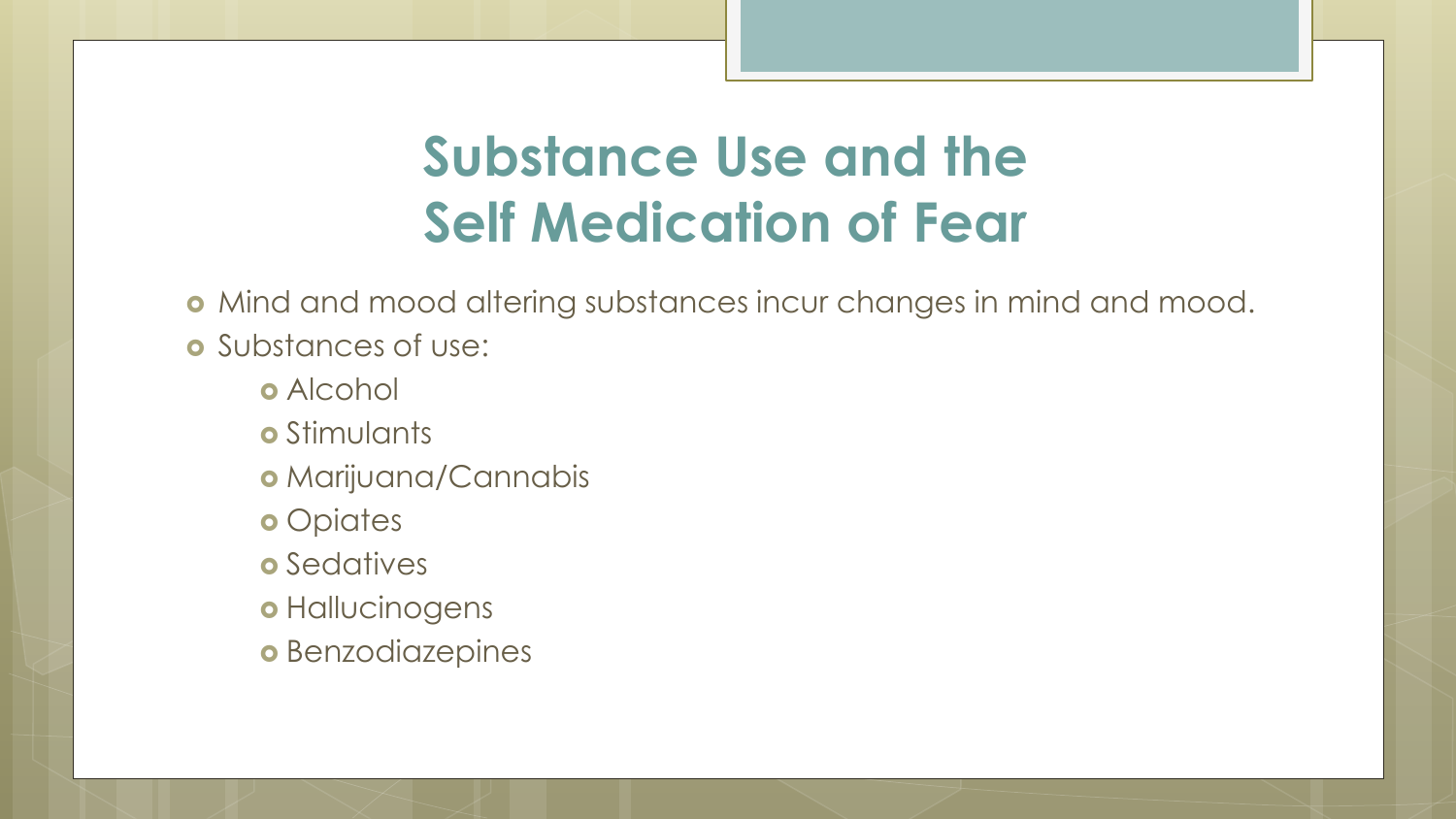## **Coping Skills for Stress**

#### • **Acceptance**

• Accept things that are beyond your control

#### • **Attitude**

- Try to focus on the positive side of the situation.
	- What good will come from this? What will I learn?

#### • **Perspective**

- Think about the events and situations in life that are causing you stress
	- Are they important? Are they controllable? Be **realistic!**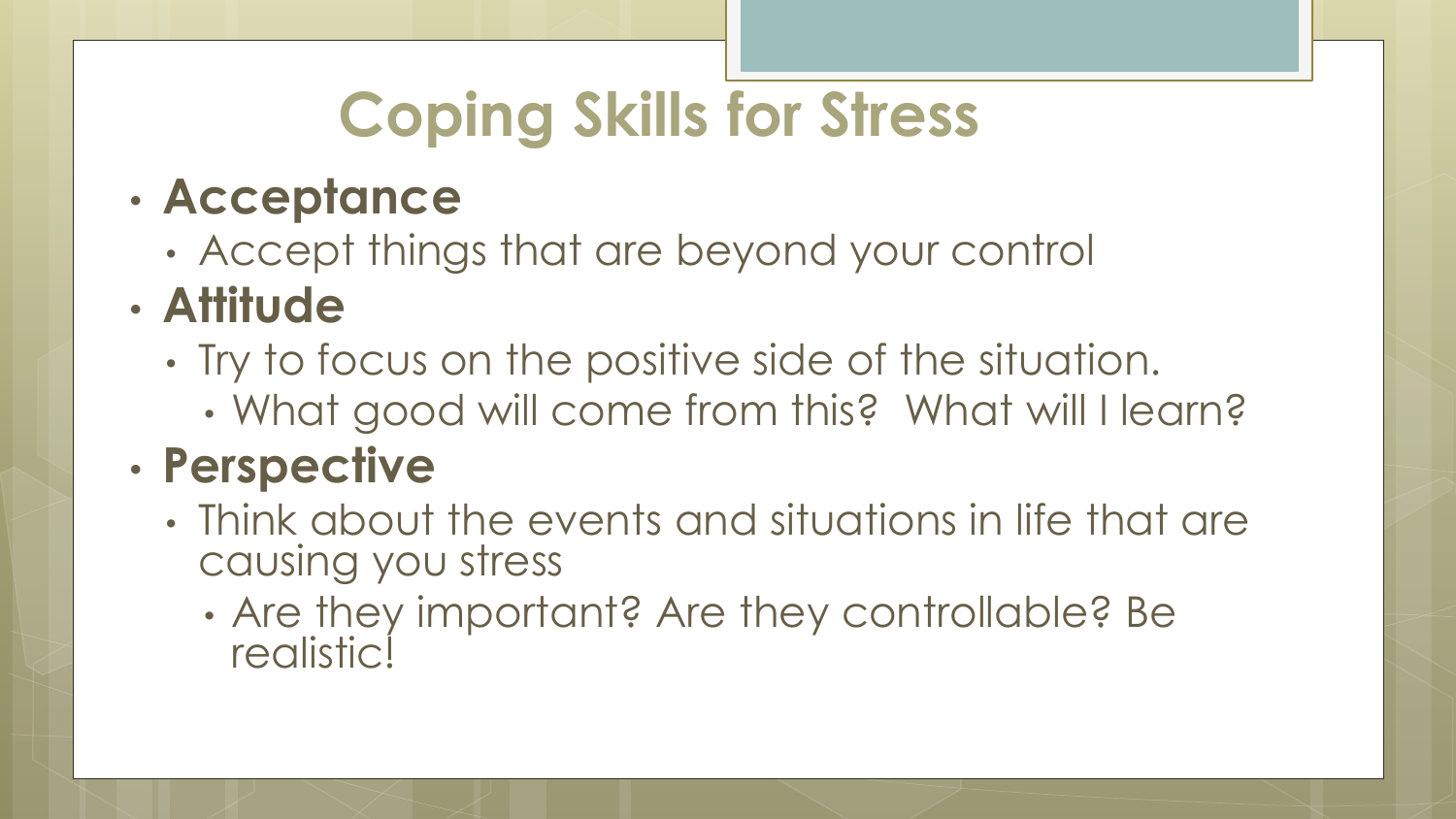#### **Back to the Breathe…**

## Meditative Break

*Don't forget to breathe.*

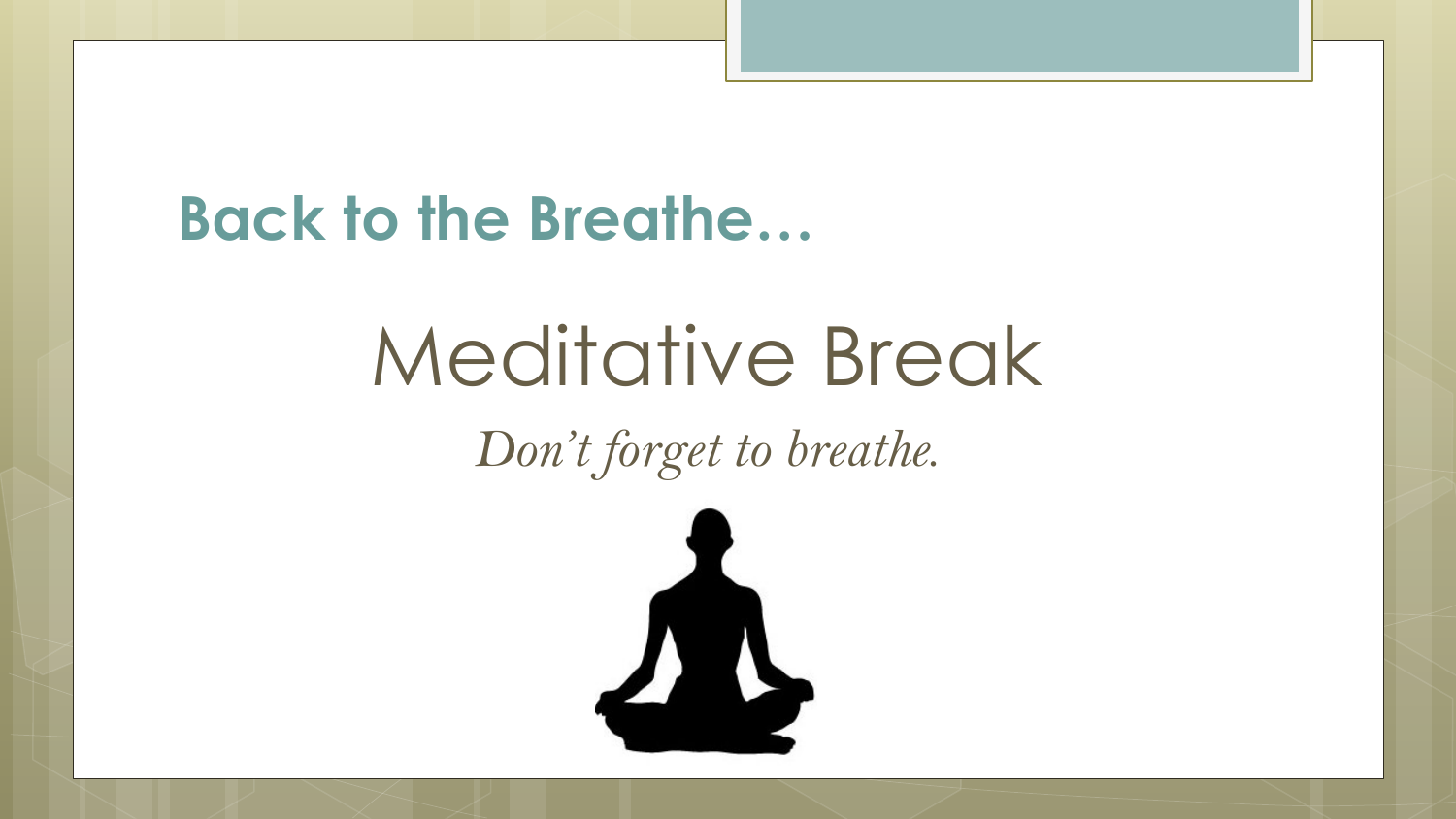#### Make Life Changes to Reduce Your Stress Triggers

Practical Tips for Reducing Stress Triggers:

(1) *Take time off* – Take a vacation or a long weekend. During the work day, take a short break to stretch. Walk, breathe slowly, take a day off and go to the beach, and relax.

(2) *Manage your time* – Set realistic goals and deadlines. Plan projects accordingly. Do "must do" tasks first. Schedule difficult tasks for the time of day when you are most productive. Tackle easy tasks when you feel low on energy or motivation.

(3) *Set limits* – When necessary, learn to say "no" in a friendly but firm manner.

(4) *Choose your battles wisely* – Don't rush to argue every time someone disagrees with you. Keep a cool head and avoid pointless arguments altogether.

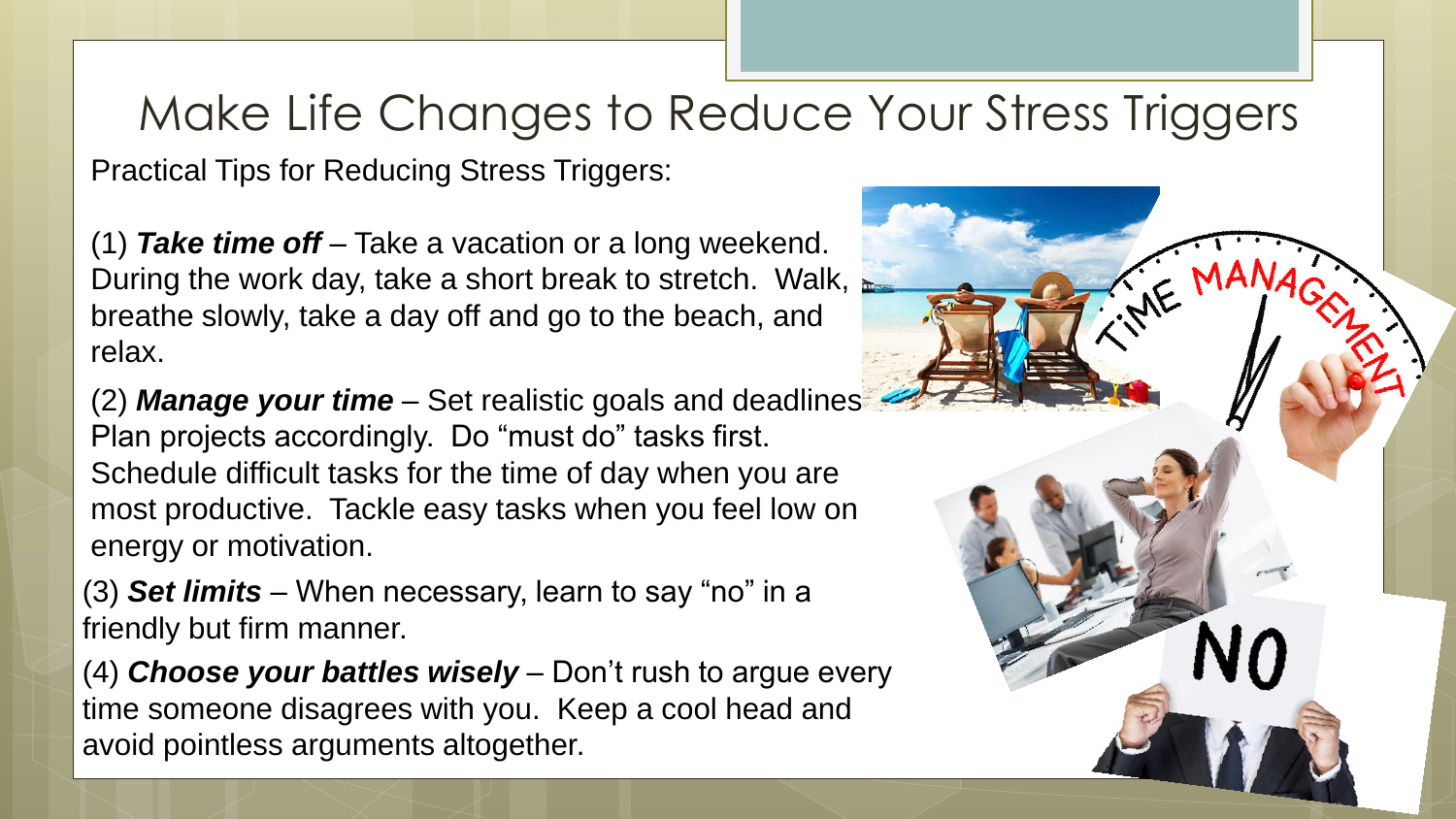### **Mindfulness is…**

**Definition**: Mindfulness can be thought of as moment to moment, non-judgmental awareness, cultivated by paying attention in a specific way, that is, in the present moment, non-reactive, non-judgmental, and as open-hearted as possible.

- o The art of non-doing
- **o** Active observance
- Cultivation of silence
- o Heightening awareness
- Directing attention (internally/externally)
- Acceptance based strategies
- Being non-judgmental (American Psychological Association, 2012)

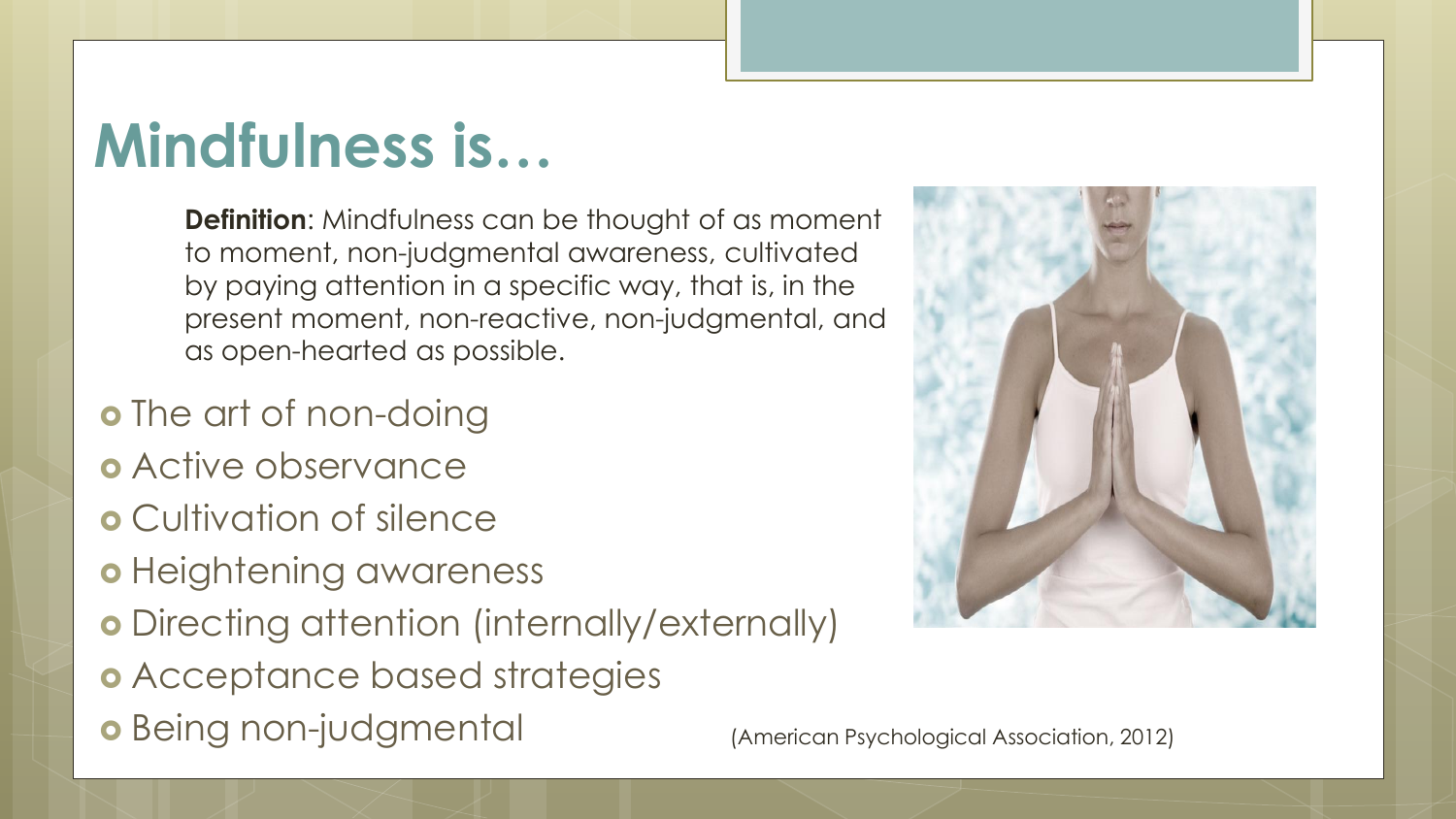#### **Attitudinal Foundation of Mindfulness**

#### **Non-judging**:

**o** assuming the stance of an impartial witness to your own experience (internal and environmental)

#### **Patience**:

**o** demonstrates that we understand and accept the fact that sometimes things must unfold in their own time

#### **Beginners-mind**:

**o** being able to explore the richness of present-moment experience, that is life itself

> Dr. Ronald Seigal Dr. Jon Kabat-Zinn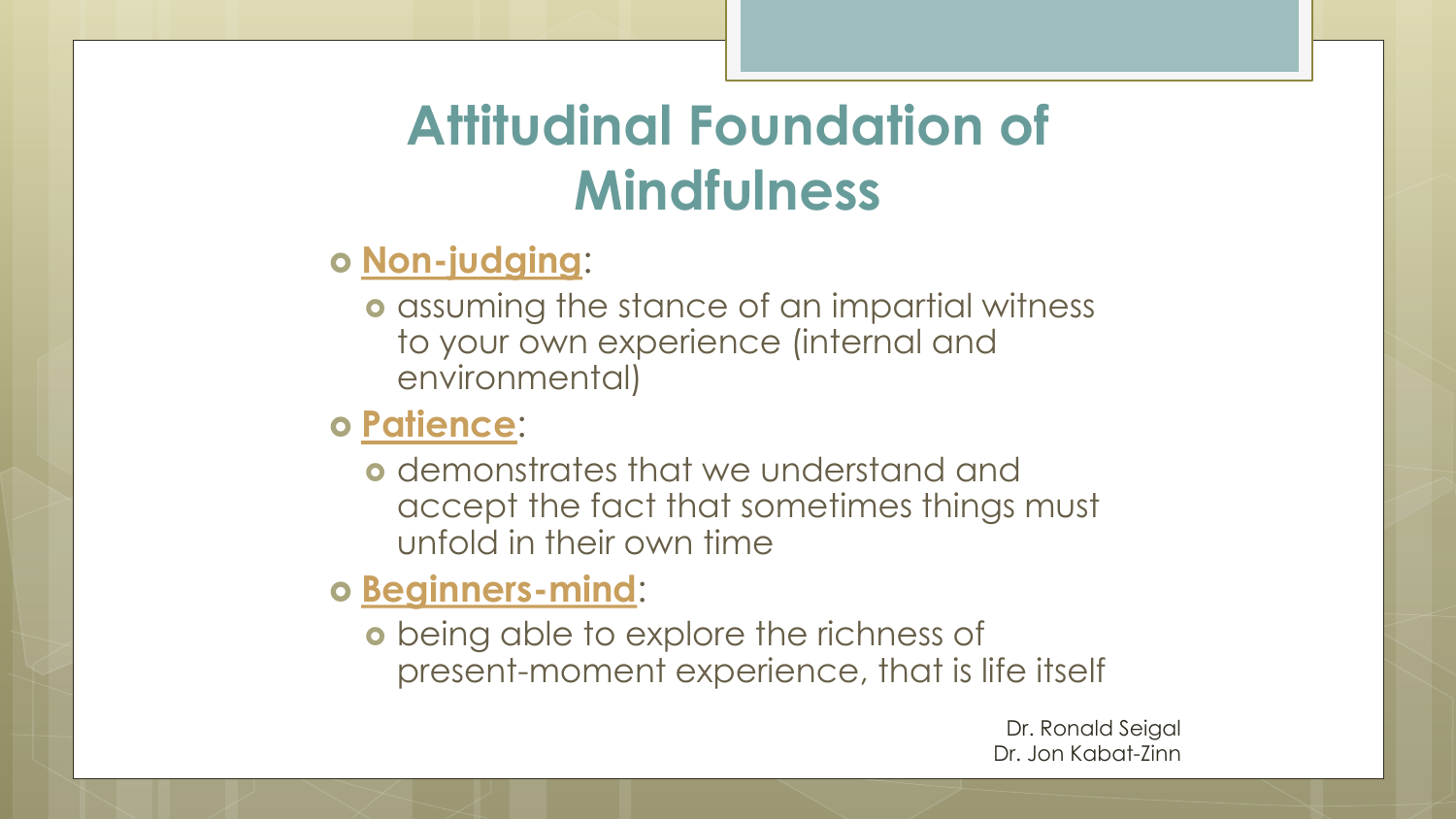#### **Attitudinal Foundation of Mindfulness**

- **Trust**: developing a basic trust in your emotional capabilities and in your intuition for your own guidance
- **Non-striving**: meditation is the art of non-doing. Example- "Just don't do something, sit there".
- **Acceptance**: seeing things as they actually are in the present moment (no future, no past)
- **o Letting Go:** the human mind gets caught in attachment, recycled thoughts (fears), stored consciousness, and hedonic treadmills

Dr. Ronald Seigal Dr. Jon Kabat-Zinn